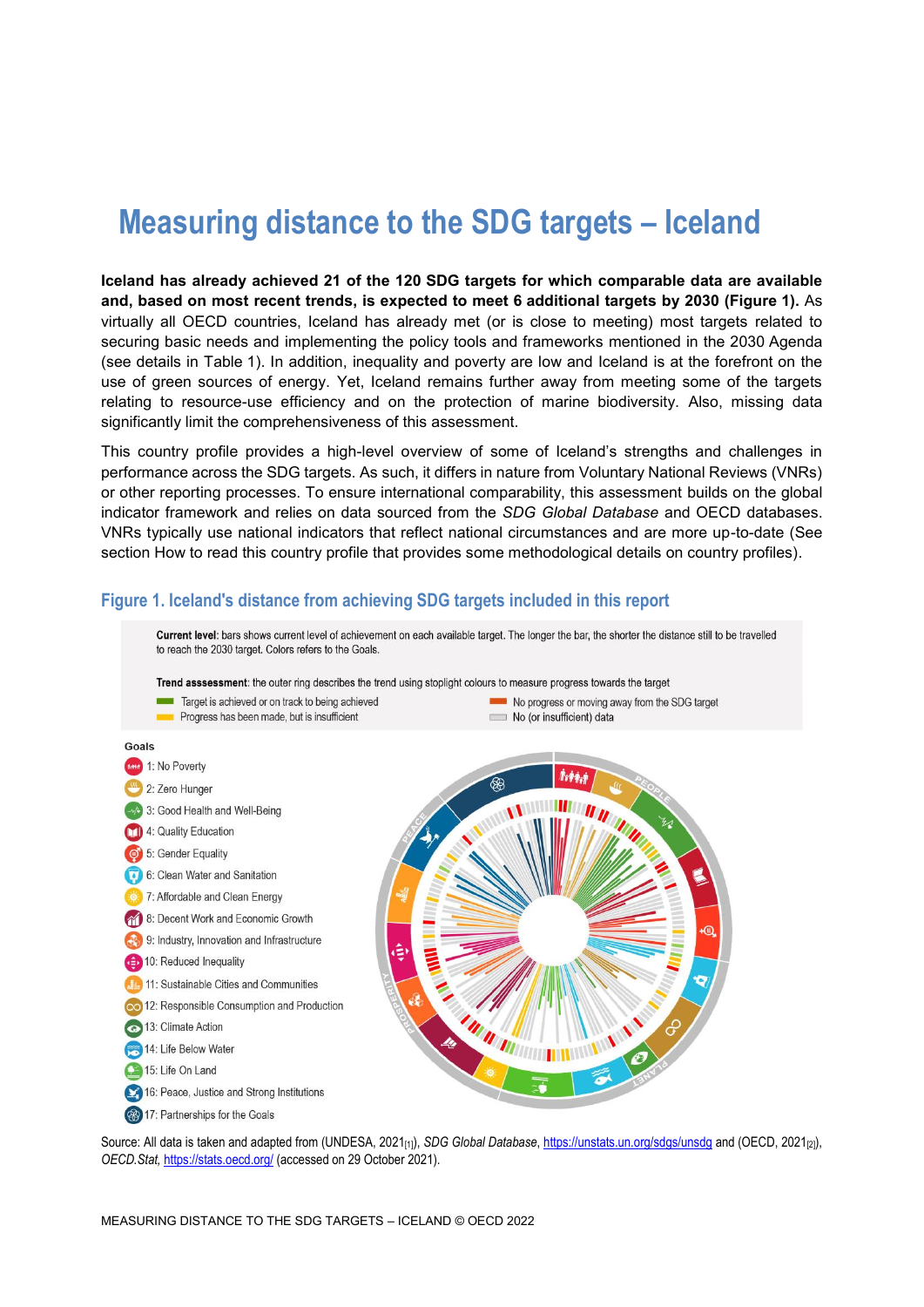# **Main strengths**

**Income inequality is low in Iceland** yet, as most OECD countries, it has not been immune from the recent rise (Target 10.1). Iceland also has one of the lowest relative income poverty rates in the OECD, a rate that has been fairly stable over the past decades (Targets 1.2 and 10.2). Low levels of inequality and poverty are partly explained by the breadth of its social protection (Target 1.3) – though only a third of the poor working-age population receives secondary out-of-work benefits. Still, while increasing over time, redistribution appears to be lower than in most OECD countries (Target 10.4). A dynamic labour market also contributes to low inequalities and poverty. Average hourly earnings are among the highest in the OECD (USD PPP 21 per hour in 2018) and both the unemployment rate (5% in 2020) and the proportion of young people not in education, employment or training (9% in 2020) are well below the OECD average (Targets 8.5 and 8.6). On gender equality, Iceland is also at the forefront. Within the OECD area, Iceland has one of the most comprehensive legal frameworks to foster gender equality (Target 5.1) and women are well represented in top positions in both the public and economic spheres (Target 5.5 and 16.7), even if parity is not achieved yet. Women hold 40% of seats in national parliament and 47% of those in deliberative bodies of local government. In the economic sphere, they make up more than 40% of managerial position.

**Health status are high and behavioural risk factors are below the OECD average.** Iceland's population enjoys good access to health care, high immunisation rates (Target 3.b) and broad benefits packages, while the mortality rate due to cardiovascular disease, cancer, diabetes or chronic respiratory disease is around the OECD average, thanks to good prevention policies (Target 3.4). Still, behavioural risk factors are major drivers of morbidity and mortality in Iceland as in most OECD countries. While both alcohol and tobacco consumption are below the OECD average (Targets 3.5 and 3.a), obesity is well above the OECD average (Target 2.2) and both obesity and tobacco consumption have been on the rise. Beyond such risk factors, Iceland already meets Targets 3.6 on road traffic accidents, 3.7 on access to sexual healthcare (the adolescent fertility rate, at 4 per 1 000 women aged 15-19 in 2019, is very low) and (before the COVID-19 pandemic hit) it was close to be meeting Target 3.3 on communicable diseases.

**Iceland is at the forefront on the use of green sources of energy.** Almost all of the country's electricity generation and more than a three quarter of its total final energy consumption come from renewable sources, well above the OECD average (Target 7.2). Still, the plentiful and cheap renewable sources of energy have limited efforts toward greater energy efficiency (Target 7.3) and Iceland has, by far, the highest level of energy intensity – almost four times the OECD average – although this partly reflects Iceland's cold climate, low population density and energy-intensive industries. Beyond the energy sector, Iceland reports good performances on other environment related targets. Mean human exposure to PM2.5 in cities (at 6 µg per cubic meter in 2019) is below the WHO-recommended level, and has been decreasing (Target 11.6). Protected areas cover a fifth of its total land, implying that Iceland is already meeting Target 15.1 and the corresponding Aichi Biodiversity Target. While the loss of biodiversity is a global concern, the conservation status of major species in Iceland is better than in most OECD countries (Targets 2.5 and 15.5). Still, only a third of freshwater and mountain areas and a fifth of terrestrial areas that are considered as key for biodiversity are protected (Targets 15.1 and 15.4).

## **Main challenges**

**There is scope to further improve environmental performance in Iceland.** As noted above, while Iceland has by far the highest share of renewables in energy among OECD countries, it shows a very low level of energy efficiency (Target 7.3). Similarly, water-use efficiency is low – the level of freshwater abstraction per capita is 10 times the OECD average (Target 6.4). Beyond resource efficiency, Iceland is around the OECD average on greenhouse gas emissions intensity (Target 13.2). The protection of marine biodiversity is also a challenge. Protected marine areas covers less than 1% of Iceland's Exclusive

**2**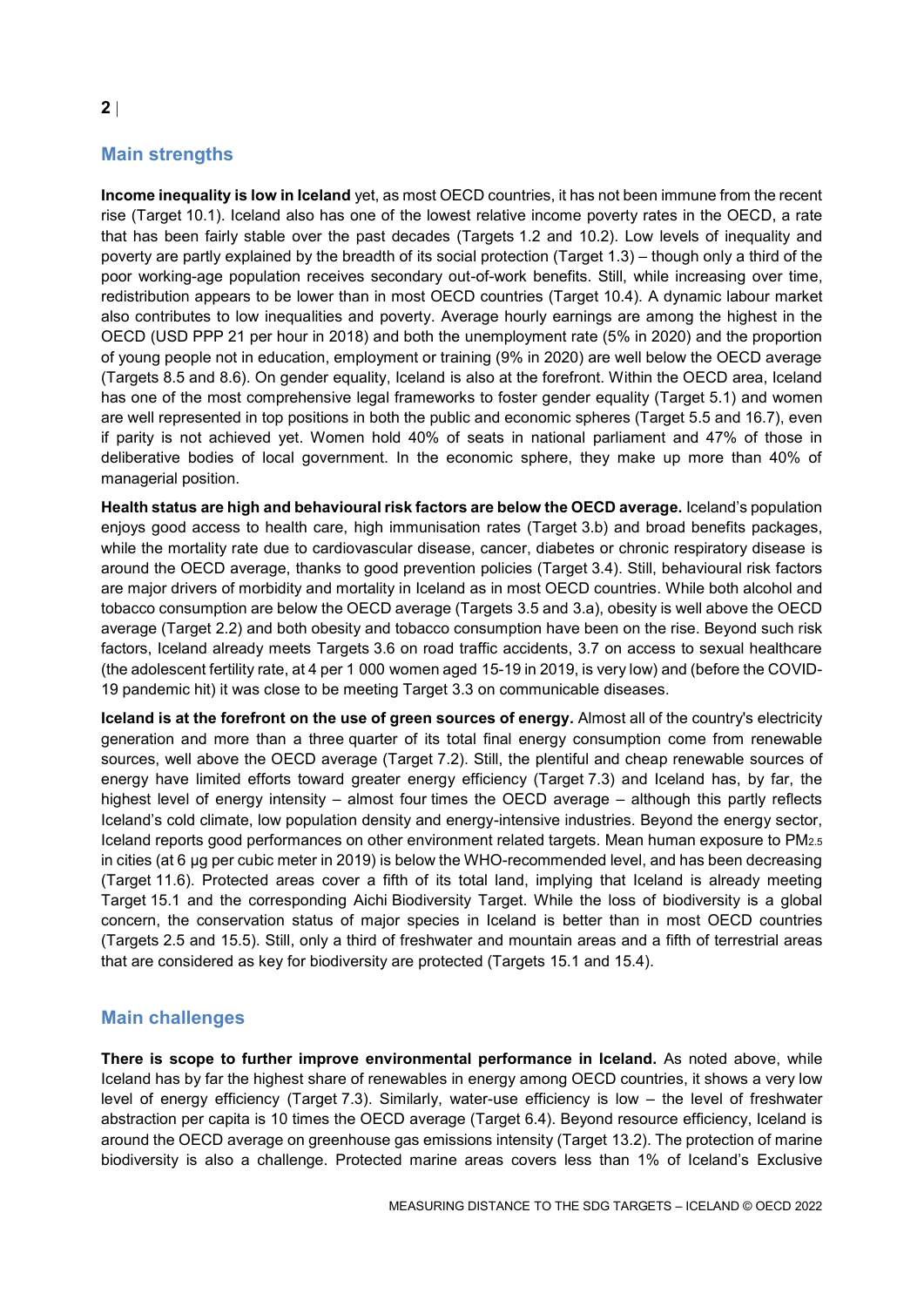Economic Zone (Target 14.5) and, as observed in many OECD countries, marine ecosystems suffer from eutrophication and marine debris (Target 14.1).

#### **Statistical gaps**

**Like in many other OECD countries, data availability remains a challenge when measuring distances to targets** (see the Overview chapter for details). Available data on the level of the different indicators allow covering 120 of the 169 targets. As shown in [Figure](#page-2-0) 2 below, indicator coverage is uneven across the 17 goals. While six goals (within the People, Planet and Prosperity categories) have most of their targets covered (the indicator coverage exceeds 80%), coverage is lower for Goal 11 on cities and Goal 14 on life below water, with half their targets covered. Data gaps become starker when focusing on performance indicators, i.e. excluding those providing contextual information. In this case, coverage exceeds 80% only for Goal 3 on health. Moreover, for nine goals, mostly within the Planet category (Goals 12, 13, 14 and 15), but also for Goal 4 on quality education, Goal 5 on gender equality, Goal 11 on cities, Goal 16 on peace and Goal 17 on partnerships, data are lacking to monitor progress over time for more than two in three targets.



#### <span id="page-2-0"></span>**Figure 2. Iceland's share of the 2030 Agenda's targets covered by at least one indicator, by goal**

Note: The figure represents Iceland's share of targets covered by at least one indicator for each SDG. Numbers from 1 to 17 stand for the goals: 1 No poverty, 2 Zero hunger, 3 Good health and well-being, 4 Quality education, 5 Gender equality, 6 Clean water and sanitation, 7 Affordable and clean energy, 8 Decent work and economic growth, 9 Industry, innovation and infrastructure, 10 Reduced inequalities, 11 Sustainable cities and communities, 12 Responsible consumption and production, 13 Climate action, 14 Life below water, 15 Life on land, 16 Peace, justice and strong institutions and 17 Partnerships for the goals. These goals are grouped under five broad themes (the "5Ps"): People, Planet, Prosperity, Peace and Partnership. Beyond data availability, other statistical gaps such as timeliness or granularity also need to be considered. For instance, given the lag in available data, the effects of the pandemic on current distance and trajectories may not be reflected in the estimates. Source: All data is taken and adapted from (UNDESA, 2021<sub>[1]</sub>), *SDG Global Database*[, https://unstats.un.org/sdgs/unsdg](https://unstats.un.org/sdgs/unsdg) and (OECD, 2021<sub>[2]</sub>), *OECD.Stat,* <https://stats.oecd.org/> (accessed on 29 October 2021).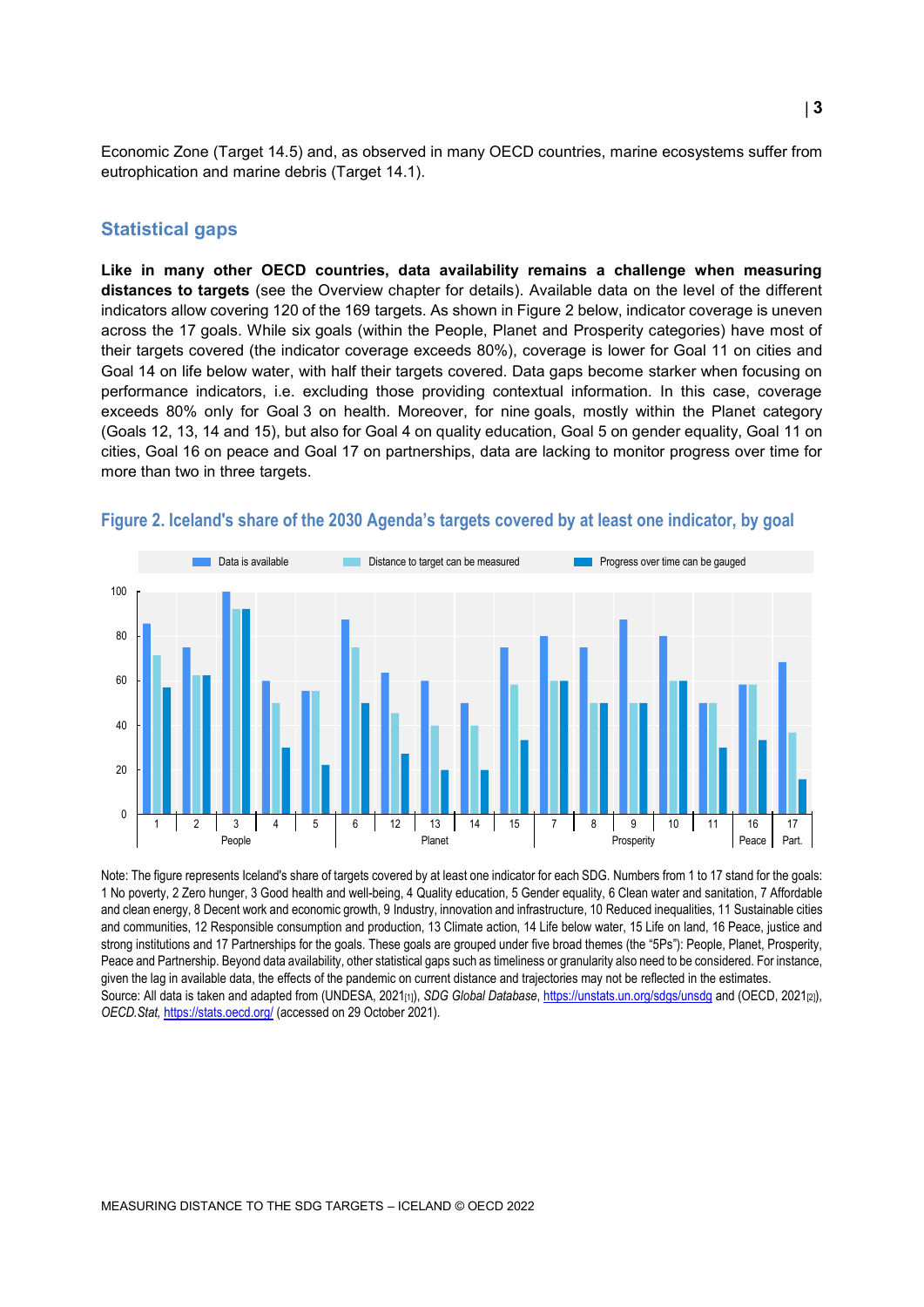# **Detailed information**

While some SDG Targets are, on average, close to being met, performance is very uneven across the 17 Goals of the 2030 Agenda for Sustainable Development. [Table](#page-3-0) 1 presents an overview of Iceland's progress towards targets based on available data for each of the 17 Goals. It shows that distances to Targets and trends over time differ significantly even when considering a specific goal.

| Goal           | Target | Short Label                           | Distance to<br>Target (s.u.) | <b>Trend Assessment</b>                                              | OECD<br>Average<br>distance (s.u.) | <b>OECD Trend</b><br>Assessment                                      |
|----------------|--------|---------------------------------------|------------------------------|----------------------------------------------------------------------|------------------------------------|----------------------------------------------------------------------|
| $\mathbf{1}$   | 1.1    | Extreme poverty                       | 0.00                         | Target is achieved or on<br>track to being achieved                  | 0.00                               | Target is achieved or on<br>track to being achieved                  |
| $\mathbf{1}$   | 1.2    | Poverty in all its dimensions         | 0.05                         | No progress or moving<br>away from the SDG target                    | 1.41                               | No progress or moving<br>away from the SDG target                    |
| 1              | 1.3    | Social protection coverage            | 0.76                         | No progress or moving<br>away from the SDG target                    | 0.80                               | No progress or moving<br>away from the SDG target                    |
| 1              | 1.4    | Access to basic services              | 0.00                         | Target is achieved or on<br>track to being achieved                  | 0.00                               | Target is achieved or on<br>track to being achieved                  |
| 1              | 1.5    | Resilience to shocks                  | 2.61                         | n.a.                                                                 | 1.00                               | n.a.                                                                 |
| $\overline{2}$ | 2.1    | Hunger                                | 0.20                         | No progress or moving<br>away from the SDG target                    | 0.28                               | No progress or moving<br>away from the SDG target                    |
| $\overline{2}$ | 2.2    | Malnutrition                          | 2.35                         | No progress or moving<br>away from the SDG target                    | 2.46                               | No progress or moving<br>away from the SDG target                    |
| $\sqrt{2}$     | 2.4    | Sustainable production                | 0.16                         | No progress or moving<br>away from the SDG target                    | 1.34                               | No progress or moving<br>away from the SDG target                    |
| $\overline{2}$ | 2.5    | Diversity of seeds and<br>livestocks* | 1.46                         | No progress or moving<br>away from the SDG target                    | 3.59                               | No progress or moving<br>away from the SDG target                    |
| $\overline{2}$ | 2.c    | Food prices anomalies                 | 0.00                         | Target is achieved or on<br>track to being achieved                  | 0.00                               | Target is achieved or on<br>track to being achieved                  |
| 3              | 3.1    | Maternal mortality                    | 0.00                         | No progress or moving<br>away from the SDG target                    | 0.00                               | Target is achieved or on<br>track to being achieved                  |
| 3              | 3.2    | Death of newborns and<br>children     | 0.00                         | Target is achieved or on<br>track to being achieved                  | 0.00                               | Target is achieved or on<br>track to being achieved                  |
| 3              | 3.3    | Communicable diseases                 | 0.39                         | Target is achieved or on<br>track to being achieved                  | 0.56                               | Progress has been made,<br>but is insufficient to meet<br>the target |
| 3              | 3.4    | Premature mortality                   | 0.86                         | No progress or moving<br>away from the SDG target                    | 1.26                               | Progress has been made,<br>but is insufficient to meet<br>the target |
| 3              | 3.5    | Prevention of Substance<br>abuse      | 0.16                         | No progress or moving<br>away from the SDG target                    | 0.63                               | Progress has been made,<br>but is insufficient to meet<br>the target |
| 3              | 3.6    | Road traffic accidents*               | 0.00                         | Target is achieved or on<br>track to being achieved                  | 0.78                               | Progress has been made,<br>but is insufficient to meet<br>the target |
| 3              | 3.7    | Access to sexual health-care          | 0.09                         | Target is achieved or on<br>track to being achieved                  | 0.58                               | Progress has been made,<br>but is insufficient to meet<br>the target |
| 3              | 3.8    | Health coverage                       | 2.38                         | Progress has been made,<br>but is insufficient to meet<br>the target | 1.79                               | Progress has been made,<br>but is insufficient to meet<br>the target |
| $\sqrt{3}$     | 3.9    | Deaths and illness from<br>pollution  | 0.45                         | Target is achieved or on<br>track to being achieved                  | 0.55                               | No progress or moving<br>away from the SDG target                    |
| 3              | 3.a    | Tobacco consumption                   | 1.11                         | Progress has been made,<br>but is insufficient to meet<br>the target | 2.65                               | Progress has been made,<br>but is insufficient to meet<br>the target |

# <span id="page-3-0"></span>**Table 1. Iceland distances to targets and recent trends**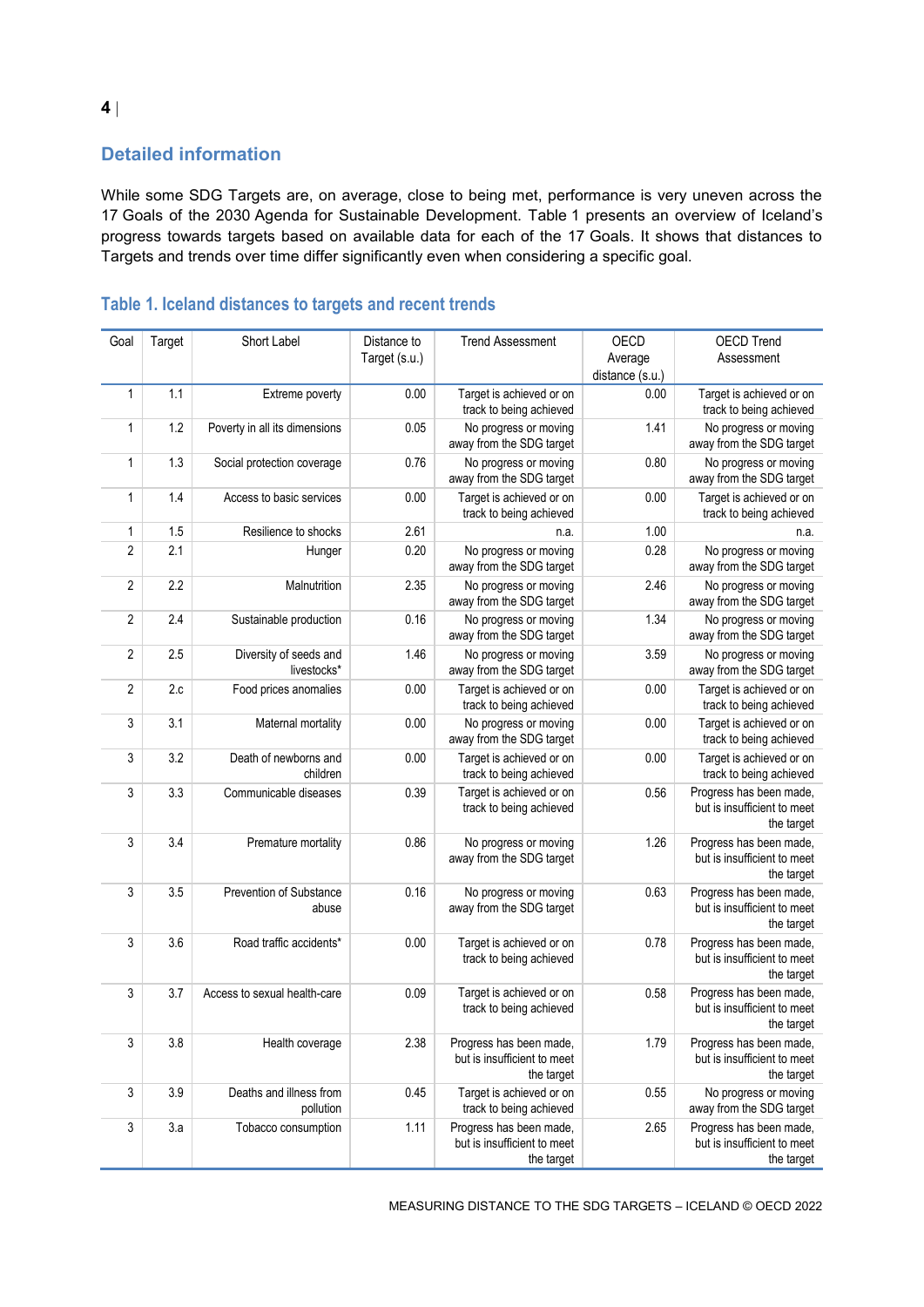| Goal | Target | Short Label                        | Distance to   | <b>Trend Assessment</b>                                              | OECD            | <b>OECD Trend</b>                                                    |
|------|--------|------------------------------------|---------------|----------------------------------------------------------------------|-----------------|----------------------------------------------------------------------|
|      |        |                                    | Target (s.u.) |                                                                      | Average         | Assessment                                                           |
|      |        |                                    |               |                                                                      | distance (s.u.) |                                                                      |
| 3    | 3.b    | Vaccination                        | 0.00          | Target is achieved or on<br>track to being achieved                  | 0.37            | Target is achieved or on<br>track to being achieved                  |
| 3    | 3.d    | Health emergency<br>preparedness   | 1.61          | No progress or moving<br>away from the SDG target                    | 1.19            | Target is achieved or on<br>track to being achieved                  |
| 4    | 4.1    | Primary and secondary<br>education | 1.40          | No progress or moving<br>away from the SDG target                    | 1.17            | No progress or moving<br>away from the SDG target                    |
| 4    | 4.2    | Pre-primary education              | 0.06          | Target is achieved or on<br>track to being achieved                  | 0.24            | Target is achieved or on<br>track to being achieved                  |
| 4    | 4.4    | Skills for employment              | 0.03          | n.a.                                                                 | 1.23            | No progress or moving<br>away from the SDG target                    |
| 4    | 4.5    | Disparities in education           | 1.40          | No progress or moving<br>away from the SDG target                    | 1.49            | No progress or moving<br>away from the SDG target                    |
| 4    | 4.c    | Qualification of teachers          | 0.35          | n.a.                                                                 | 0.60            | n.a.                                                                 |
| 5    | 5.1    | Discrimination against<br>women    | 1.21          | n.a.                                                                 | 1.32            | n.a.                                                                 |
| 5    | 5.2    | Violence against women             | 0.00          | n.a.                                                                 | 0.89            | n.a.                                                                 |
| 5    | 5.3    | Harmful practices                  | 1.73          | n.a.                                                                 | 1.37            | n.a.                                                                 |
| 5    | 5.5    | Women's participation              | 0.77          | Progress has been made,<br>but is insufficient to meet<br>the target | 1.89            | Progress has been made,<br>but is insufficient to meet<br>the target |
| 5    | 5.b    | Women's empowerment                | 0.00          | Target is achieved or on<br>track to being achieved                  | 0.53            | Target is achieved or on<br>track to being achieved                  |
| 6    | 6.1    | Access to drinking water           | 0.00          | Target is achieved or on<br>track to being achieved                  | 0.15            | Target is achieved or on<br>track to being achieved                  |
| 6    | 6.2    | Waste water treatment              | 0.35          | Progress has been made,<br>but is insufficient to meet<br>the target | 0.35            | Progress has been made,<br>but is insufficient to meet<br>the target |
| 6    | 6.3    | Water quality                      | 0.82          | Progress has been made,<br>but is insufficient to meet<br>the target | 0.68            | Target is achieved or on<br>track to being achieved                  |
| 6    | 6.4    | Water-use efficiency               | 2.27          | No progress or moving<br>away from the SDG target                    | 0.54            | Progress has been made,<br>but is insufficient to meet<br>the target |
| 6    | 6.5    | Water resources<br>management      | 1.76          | n.a.                                                                 | 0.98            | n.a.                                                                 |
| 6    | 6.6    | Water-related ecosystems*          | 2.18          | n.a.                                                                 | 2.18            | n.a.                                                                 |
| 7    | 7.1    | Access to energy                   | 0.00          | Target is achieved or on<br>track to being achieved                  | 0.00            | Target is achieved or on<br>track to being achieved                  |
| 7    | 7.2    | Clean energy                       | 0.00          | Target is achieved or on<br>track to being achieved                  | 0.62            | Progress has been made,<br>but is insufficient to meet<br>the target |
| 7    | 7.3    | Energy efficiency                  | 5.66          | No progress or moving<br>away from the SDG target                    | 0.98            | Progress has been made,<br>but is insufficient to meet<br>the target |
| 8    | 8.1    | GDP growth                         | 2.29          | No progress or moving<br>away from the SDG target                    | 1.89            | No progress or moving<br>away from the SDG target                    |
| 8    | 8.2    | Productivity                       | 1.62          | No progress or moving<br>away from the SDG target                    | 1.77            | No progress or moving<br>away from the SDG target                    |
| 8    | 8.4    | Material footprint                 | 0.66          | Target is achieved or on<br>track to being achieved                  | 0.82            | Progress has been made,<br>but is insufficient to meet<br>the target |
| 8    | 8.5    | Employment                         | 0.38          | No progress or moving<br>away from the SDG target                    | 0.97            | No progress or moving<br>away from the SDG target                    |
| 8    | 8.6    | <b>NEET</b>                        | 0.75          | No progress or moving<br>away from the SDG target                    | 1.69            | No progress or moving<br>away from the SDG target                    |
| 8    | 8.8    | Labour rights                      | 0.14          | No progress or moving                                                | 0.80            | Progress has been made,                                              |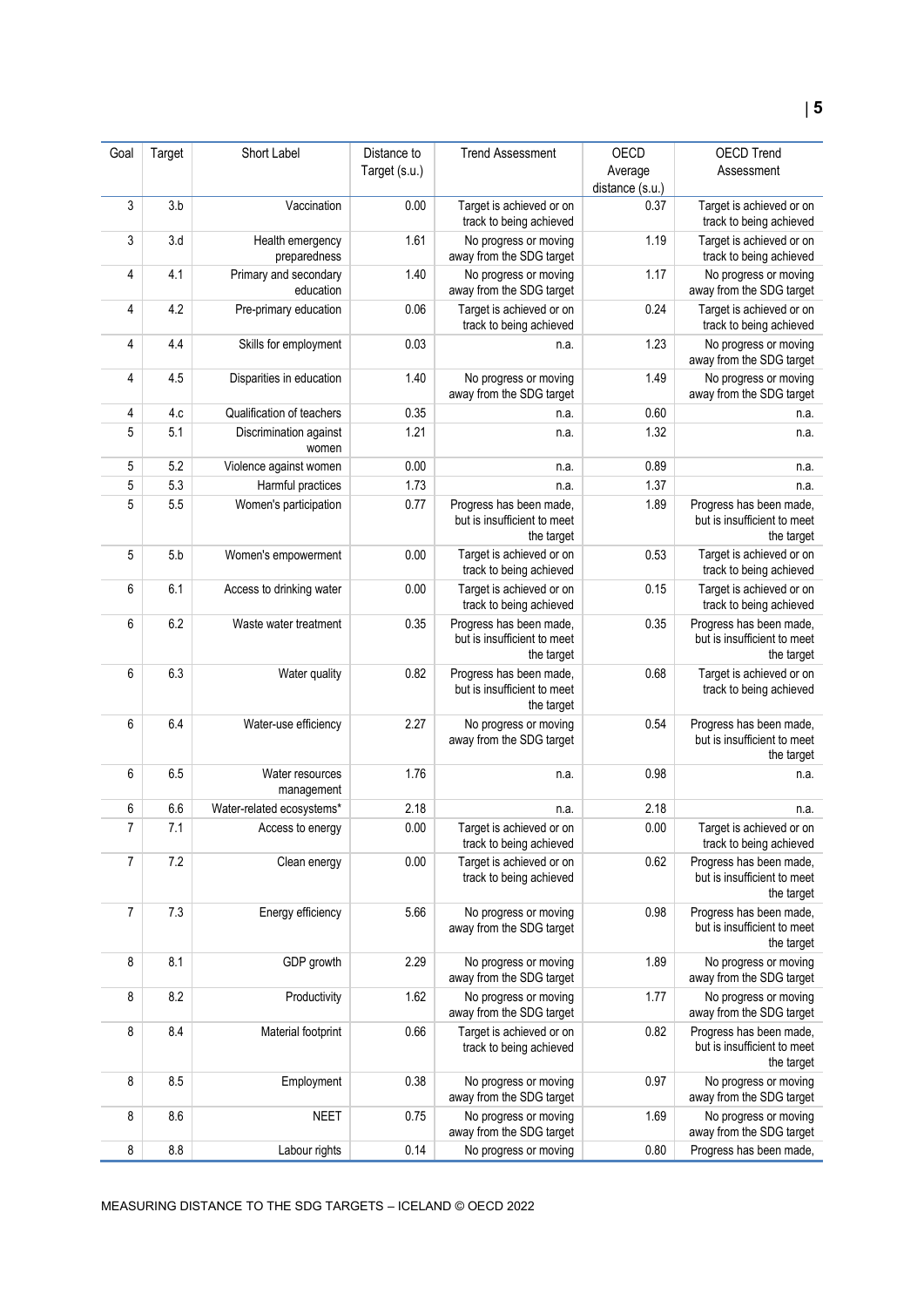| Goal | Target | Short Label                           | Distance to   | <b>Trend Assessment</b>                                              | OECD                       | <b>OECD Trend</b>                                                    |
|------|--------|---------------------------------------|---------------|----------------------------------------------------------------------|----------------------------|----------------------------------------------------------------------|
|      |        |                                       | Target (s.u.) |                                                                      | Average<br>distance (s.u.) | Assessment                                                           |
|      |        |                                       |               | away from the SDG target                                             |                            | but is insufficient to meet<br>the target                            |
| 9    | 9.2    | Sustainable industry                  | 1.25          | No progress or moving<br>away from the SDG target                    | 0.95                       | No progress or moving<br>away from the SDG target                    |
| 9    | 9.4    | Environmental impact                  | 0.71          | Target is achieved or on<br>track to being achieved                  | 0.87                       | Progress has been made,<br>but is insufficient to meet<br>the target |
| 9    | 9.5    | Research and development              | 0.53          | No progress or moving<br>away from the SDG target                    | 1.06                       | Progress has been made,<br>but is insufficient to meet<br>the target |
| 9    | 9.c    | ICT                                   | 0.08          | Progress has been made,<br>but is insufficient to meet<br>the target | 0.36                       | Progress has been made,<br>but is insufficient to meet<br>the target |
| 10   | 10.1   | Income distribution                   | 1.30          | No progress or moving<br>away from the SDG target                    | 1.23                       | No progress or moving<br>away from the SDG target                    |
| 10   | 10.2   | Social inclusion                      | 0.03          | No progress or moving<br>away from the SDG target                    | 1.54                       | No progress or moving<br>away from the SDG target                    |
| 10   | 10.3   | Inequalities of outcome               | 1.16          | No progress or moving<br>away from the SDG target                    | 1.27                       | Progress has been made,<br>but is insufficient to meet<br>the target |
| 10   | 10.4   | Redistribution                        | 0.82          | No progress or moving<br>away from the SDG target                    | 1.12                       | No progress or moving<br>away from the SDG target                    |
| 10   | 10.5   | Financial markets                     | 0.69          | No progress or moving<br>away from the SDG target                    | 0.90                       | No progress or moving<br>away from the SDG target                    |
| 10   | 10.a   | Tariff-lines                          | 0.00          | Progress has been made,<br>but is insufficient to meet<br>the target | 0.93                       | Progress has been made,<br>but is insufficient to meet<br>the target |
| 11   | 11.1   | Housing                               | 0.63          | No progress or moving<br>away from the SDG target                    | 0.80                       | No progress or moving<br>away from the SDG target                    |
| 11   | 11.3   | Urbanization                          | 0.39          | n.a.                                                                 | 1.19                       | Progress has been made,<br>but is insufficient to meet<br>the target |
| 11   | 11.6   | Environmental impact of<br>cities     | 0.65          | Progress has been made,<br>but is insufficient to meet<br>the target | 0.49                       | Progress has been made,<br>but is insufficient to meet<br>the target |
| 11   | 11.a   | Urban policies                        | 0.00          | n.a.                                                                 | 0.23                       | n.a.                                                                 |
| 11   | 11.b   | <b>Disaster Risk Reduction</b>        | 2.61          | n.a.                                                                 | 0.81                       | n.a.                                                                 |
| 12   | 12.2   | Efficient use of natural<br>resources | 0.67          | Progress has been made,<br>but is insufficient to meet<br>the target | 0.87                       | Progress has been made,<br>but is insufficient to meet<br>the target |
| 12   | 12.3   | Food waste                            | 1.38          | n.a.                                                                 | 1.36                       | n.a.                                                                 |
| 12   | 12.4   | Chemical and hazardous<br>waste*      | 1.60          | n.a.                                                                 | 1.02                       | n.a.                                                                 |
| 12   | 12.5   | Waste generation                      | 1.31          | Progress has been made,<br>but is insufficient to meet<br>the target | 0.66                       | Progress has been made,<br>but is insufficient to meet<br>the target |
| 12   | 12.b   | Tourism sustainability                | 1.33          | No progress or moving<br>away from the SDG target                    | 1.87                       | No progress or moving<br>away from the SDG target                    |
| 13   | 13.1   | Resilience to climate events          | 2.61          | n.a.                                                                 | 0.73                       | n.a.                                                                 |
| 13   | 13.2   | Greenhouse gas emissions              | 1.63          | No progress or moving<br>away from the SDG target                    | 1.15                       | Progress has been made,<br>but is insufficient to meet<br>the target |
| 14   | 14.1   | Marine pollution**                    | 2.52          | No progress or moving<br>away from the SDG target                    | 1.84                       | Progress has been made,<br>but is insufficient to meet<br>the target |
| 14   | 14.5   | Protected marine areas*               | 1.46          | Progress has been made,<br>but is insufficient to meet               | 0.38                       | Progress has been made,<br>but is insufficient to meet               |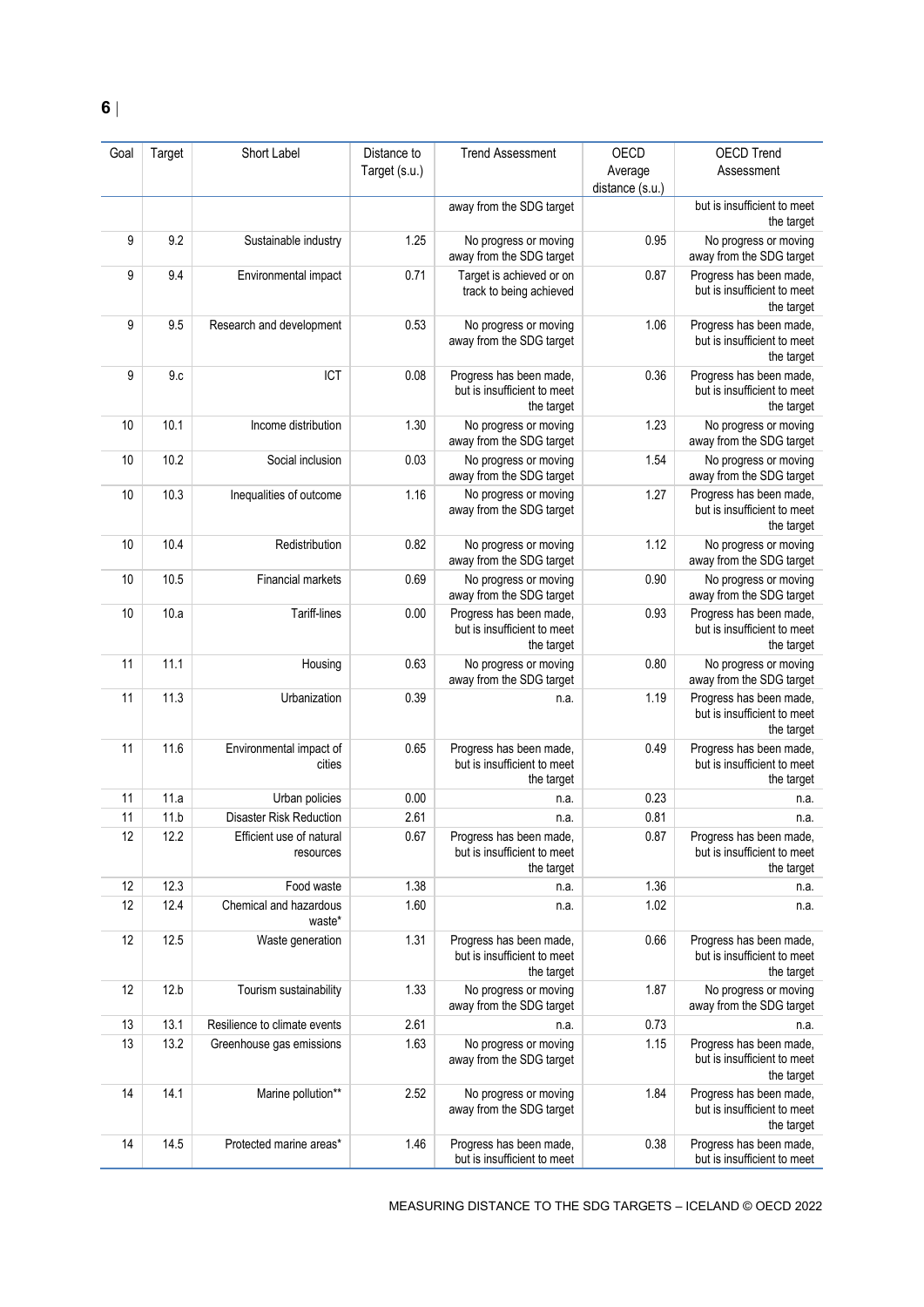| Goal | Target | Short Label                                                             | Distance to<br>Target (s.u.) | <b>Trend Assessment</b>                                              | OECD<br>Average<br>distance (s.u.) | <b>OECD Trend</b><br>Assessment                                      |
|------|--------|-------------------------------------------------------------------------|------------------------------|----------------------------------------------------------------------|------------------------------------|----------------------------------------------------------------------|
|      |        |                                                                         |                              | the target                                                           |                                    | the target                                                           |
| 14   | 14.6   | Harmful subsidies to<br>fisheries*                                      | 0.00                         | n.a.                                                                 | 0.36                               | n.a.                                                                 |
| 14   | 14.b   | Small-scale fisheries                                                   | 1.80                         | n.a.                                                                 | 1.64                               | n.a.                                                                 |
| 15   | 15.1   | Ecosystem protection*                                                   | 1.71                         | Progress has been made,<br>but is insufficient to meet<br>the target | 0.74                               | Progress has been made,<br>but is insufficient to meet<br>the target |
| 15   | 15.2   | Sustainable use of forest*                                              | 1.10                         | Progress has been made,<br>but is insufficient to meet<br>the target | 0.60                               | Target is achieved or on<br>track to being achieved                  |
| 15   | 15.4   | Mountain ecosystems                                                     | 2.05                         | Progress has been made,<br>but is insufficient to meet<br>the target | 0.73                               | Progress has been made,<br>but is insufficient to meet<br>the target |
| 15   | 15.5   | Threatened species*                                                     | 1.39                         | No progress or moving<br>away from the SDG target                    | 1.20                               | No progress or moving<br>away from the SDG target                    |
| 15   | 15.6   | Benefits from genetic<br>resources                                      | 1.62                         | n.a.                                                                 | 0.78                               | n.a.                                                                 |
| 15   | 15.8   | Invasive alien species*                                                 | 1.81                         | n.a.                                                                 | 0.30                               | n.a.                                                                 |
| 15   | 15.9   | National and local planning*                                            | 1.27                         | n.a.                                                                 | 0.54                               | n.a.                                                                 |
| 16   | 16.1   | Violence and related deaths                                             | 0.24                         | Progress has been made,<br>but is insufficient to meet<br>the target | 0.66                               | Progress has been made,<br>but is insufficient to meet<br>the target |
| 16   | 16.3   | Rule of law                                                             | 0.00                         | Target is achieved or on<br>track to being achieved                  | 2.33                               | No progress or moving<br>away from the SDG target                    |
| 16   | 16.6   | Accountable institutions                                                | 1.76                         | Progress has been made,<br>but is insufficient to meet<br>the target | 2.26                               | Progress has been made,<br>but is insufficient to meet<br>the target |
| 16   | 16.7   | Inclusive decision-making                                               | 0.95                         | n.a.                                                                 | 1.85                               | n.a.                                                                 |
| 16   | 16.9   | Legal identity for all                                                  | 0.00                         | n.a.                                                                 | 0.00                               | n.a.                                                                 |
| 16   | 16.10  | Access to information                                                   | 0.00                         | n.a.                                                                 | 0.00                               | n.a.                                                                 |
| 16   | 16.a   | National institutions                                                   | 2.30                         | No progress or moving<br>away from the SDG target                    | 0.54                               | Target is achieved or on<br>track to being achieved                  |
| 17   | 17.2   | Official Development<br>Assistance                                      | 1.20                         | Progress has been made,<br>but is insufficient to meet<br>the target | 0.94                               | Progress has been made,<br>but is insufficient to meet<br>the target |
| 17   | 17.10  | Multilateral trading system                                             | 0.38                         | No progress or moving<br>away from the SDG target                    | 0.45                               | Target is achieved or on<br>track to being achieved                  |
| 17   | 17.12  | Market access for least<br>developed countries                          | 0.80                         | No progress or moving<br>away from the SDG target                    | 0.72                               | No progress or moving<br>away from the SDG target                    |
| 17   | 17.15  | National leadership to<br>implement policies for<br>poverty eradication | 0.00                         | n.a.                                                                 | 2.32                               | n.a.                                                                 |
| 17   | 17.16  | Global Partnership for<br>Sustainable Development                       | 0.00                         | n.a.                                                                 | 0.89                               | n.a.                                                                 |
| 17   | 17.18  | Statistical capacity                                                    | 1.49                         | n.a.                                                                 | 0.09                               | n.a.                                                                 |
| 17   | 17.19  | Statistical capacity-building                                           | 0.00                         | n.a.                                                                 | 0.11                               | n.a.                                                                 |

Note: \* refers to targets with a 2020 deadline. \*\* refers to targets with a 2025 deadline. The OECD average is measured as the simple average across OECD countries with available data

Source: All data is taken and adapted from (UNDESA, 2021<sub>[1]</sub>), *SDG Global Database*[, https://unstats.un.org/sdgs/unsdg](https://unstats.un.org/sdgs/unsdg) and (OECD, 2021<sub>[2]</sub>), *OECD.Stat,* <https://stats.oecd.org/> (accessed on 29 October 2021).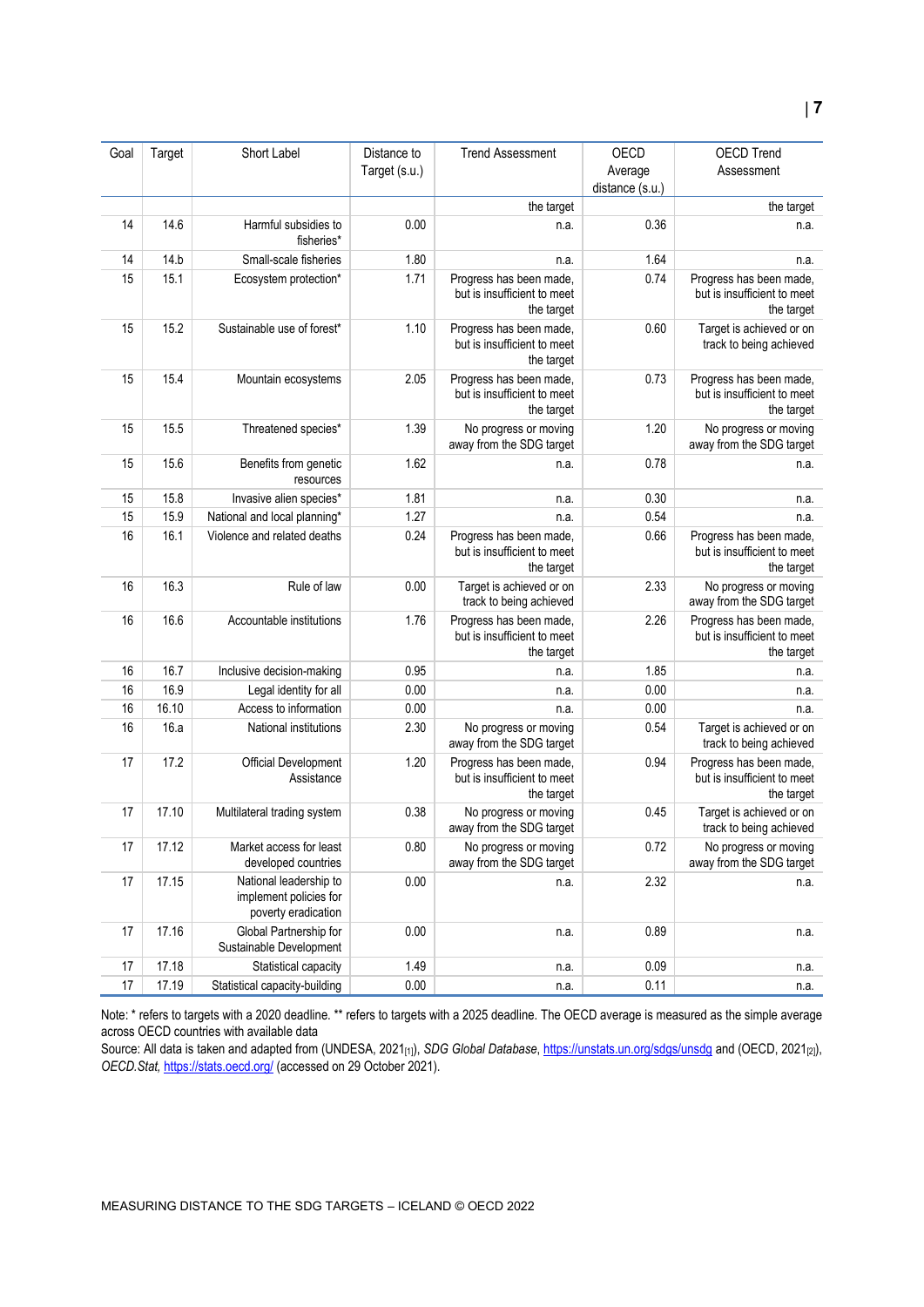# <span id="page-7-0"></span>**How to read this country profile**

The OECD report *The Short and Winding Road to 2030: Measuring Distance to the SDG Targets* evaluates the distance that OECD countries need to travel to meet SDG targets for which data are currently available. It also looks at whether countries have been moving towards or away from these targets, and how likely they are to meet their commitments by 2030, based on an analysis of recent trends and the observed volatility in the different indicators.

As most authors and international organisations, this report adopts a rather simple geometric growth model for assessing the direction and pace of recent changes in the context of the SDGs. Yet, instead of making direct estimates of the value of the indicator by 2030, it models the likelihood of achieving a specific level using Monte Carlo simulations.

While the report provides an overview of where OECD countries, taken as a whole, currently stand, country profiles provide details of the performance and data availability of individual OECD countries.

### *How to read the OECD SDG Wheel?*

Progress on SDGs requires a granular understanding of countries' strengths and weaknesses based on the consideration of the 169 targets of the 2030 Agenda. [Figure](#page-0-0) 1 shows both **current achievements** (in the inner circle; the longer the bar, the smaller the distance remaining to be travelled) **as well as whether OECD countries are on track** (or are at least making progress) to meet their commitments by 2030 (in the outer circle).

The length of each bar shows current level of achievement on each target. As detailed in the Methodological Annex, countries' distance to target is measured as the "standardised difference" between a country's current position and the target end-value. For each indicator, the standardised measurement unit (s.u.) is the standard deviation observed among OECD countries in the reference year (i.e. the year closest to 2015). Therefore, the longer the bar, the shorter the distance still to be travelled to reach the target by 2030. The colours of the bars applied to the various targets refer to the goals they pertain to.

The outer ring shows how OECD countries are performing over time and how likely they are to meet the different targets by 2030 based on the observed trends of the various indicators. It uses stoplight colours to classify the progress towards the target:

- green is used to indicate those countries that (based on the change in the different indicators over a recent period) should meet the target in 2030 just by maintaining their current pace of progress (i.e. more than 75% of (randomised) projections meet the target);
- yellow for those countries whose current pace of progress is insufficient to meet the target by 2030 (i.e. less than 75% of randomised projections meet the target, while the correlation coefficient between the indicator and the year is high and statistically significant, implying that a significant trend could be detected); and
- red for those countries whose recent changes have been stagnating or moving them further away from the target (i.e. less than 75% of randomised projections meet the target and the correlation coefficient between the indicator and the year is low or statistically insignificant, implying that no statistical trend could be identified).

### *How to read the Strength and Challenges sections?*

With the aim of helping its member countries in navigating the 2030 Agenda and in setting their own priorities for action, this report relies on a unique methodology for measuring the distance that OECD countries have to travel to achieve SDG targets. The identification of the main strengths and challenges proposed in this report relies on current performances only: